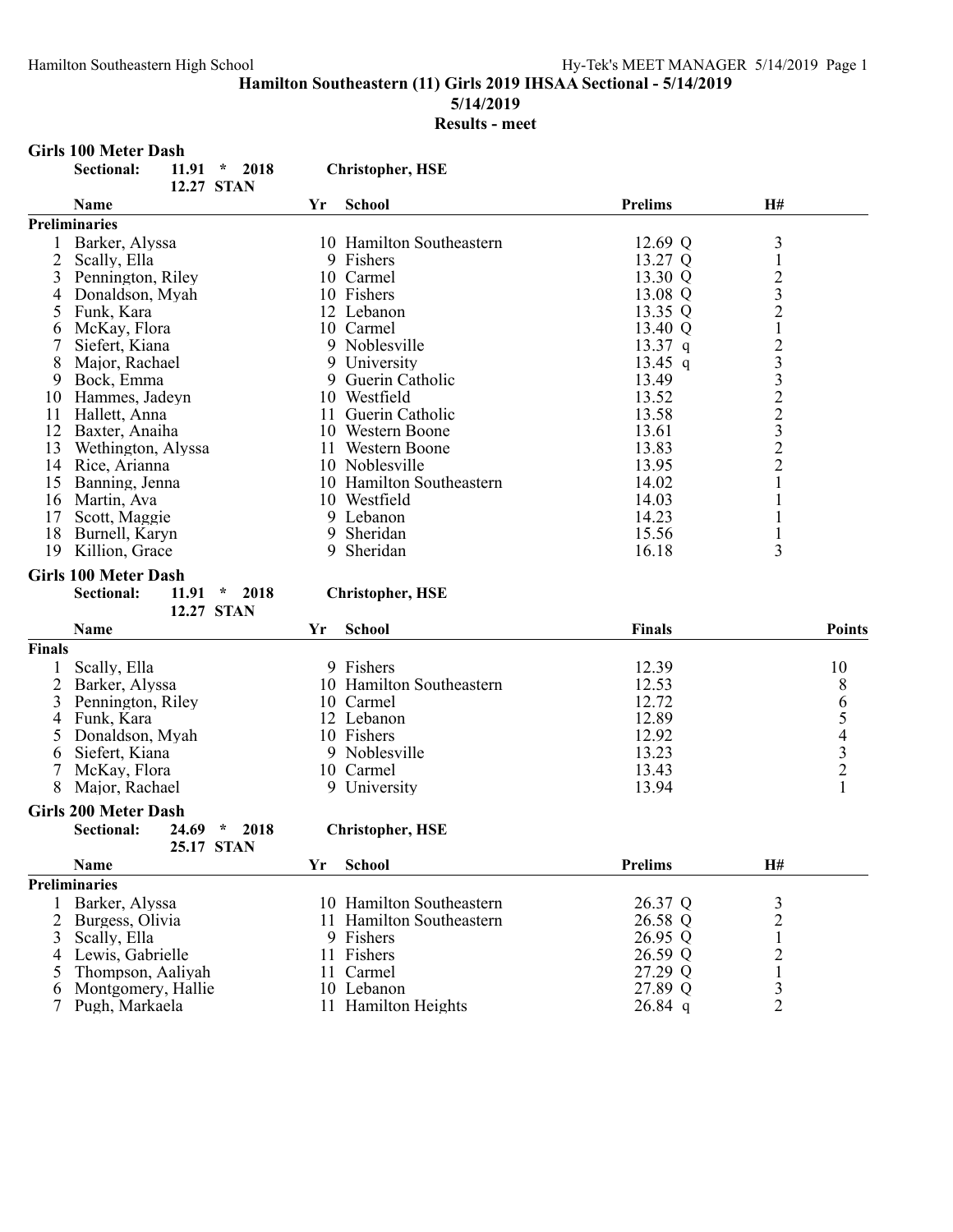**5/14/2019**

# **Results - meet**

|    | Preliminaries  (Girls 200 Meter Dash)<br><b>Name</b> | Yr | <b>School</b>     | <b>Prelims</b> | H# |  |
|----|------------------------------------------------------|----|-------------------|----------------|----|--|
| 8  | Marsella, Ellie                                      |    | 9 Carmel          | $27.66$ q      |    |  |
| 9  | Baxter, Anaiha                                       |    | 10 Western Boone  | 28.63          |    |  |
| 10 | Trepcos, Lexi                                        |    | 10 Lebanon        | 28.79          |    |  |
| 11 | Wethington, Alyssa                                   |    | Western Boone     | 29.28          |    |  |
| 12 | Martin, Ava                                          |    | 10 Westfield      | 29.35          |    |  |
| 13 | DeMann, Sarah                                        |    | 10 Noblesville    | 29.59          |    |  |
| 14 | Sack, Halle                                          |    | 10 Westfield      | 29.71          |    |  |
| 15 | Major, Rachael                                       |    | 9 University      | 29.85          |    |  |
| 16 | Marcus, Marcella                                     |    | 9 Guerin Catholic | 30.22          |    |  |
| 17 | Keller, Allison                                      |    | 9 Guerin Catholic | 30.65          |    |  |
| 18 | Hall, Natalie                                        |    | 9 Sheridan        | 33.62          |    |  |
|    | Girls 200 Meter Dash                                 |    |                   |                |    |  |

#### **Sectional: 24.69 \* 2018 Christopher, HSE**

|               | Name                 | Үr | <b>School</b>            | <b>Finals</b> | <b>Points</b> |
|---------------|----------------------|----|--------------------------|---------------|---------------|
| <b>Finals</b> |                      |    |                          |               |               |
|               | Scally, Ella         |    | 9 Fishers                | 25.23         | 10            |
|               | 2 Burgess, Olivia    |    | 11 Hamilton Southeastern | 25.45         |               |
|               | 3 Barker, Alyssa     |    | 10 Hamilton Southeastern | 25.46         |               |
|               | 4 Lewis, Gabrielle   |    | 11 Fishers               | 26.23         |               |
|               | 5 Montgomery, Hallie |    | 10 Lebanon               | 26.60         |               |
|               | 6 Thompson, Aaliyah  |    | 11 Carmel                | 26.71         |               |
|               | 7 Pugh, Markaela     |    | 11 Hamilton Heights      | 26.72         |               |
|               | Marsella, Ellie      |    | 9 Carmel                 | 27.07         |               |

# **Girls 400 Meter Dash**

**Sectional: 57.18 \* 2013 Hune, Carmel 57.38 STAN**

**25.17 STAN**

|               | <b>Name</b>         | Yr | <b>School</b>            | <b>Finals</b> | <b>H#</b>      | <b>Points</b>  |
|---------------|---------------------|----|--------------------------|---------------|----------------|----------------|
| <b>Finals</b> |                     |    |                          |               |                |                |
|               | Wans, Regan         |    | Hamilton Southeastern    | 57.46         | 3              | 10             |
|               | Anderson, Maria     |    | 12 Noblesville           | 58.94         | 3              | 8              |
|               | Carlisle, Emersen   |    | 9 Carmel                 | 1:00.02       | 3              | 6              |
|               | McFarland, Annice   |    | 10 Hamilton Southeastern | 1:00.49       | 3              |                |
|               | Stogsdill, Summer   |    | 10 Lebanon               | 1:01.15       | 3              | 4              |
| 6             | Grogan, Abbey       |    | 10 Carmel                | 1:01.81       | 3              | 3              |
|               | Butler, Evelyn      |    | 10 Fishers               | 1:02.20       | 3              | $\overline{2}$ |
| 8             | McClung-Ware, Kieya |    | 12 Fishers               | 1:04.13       | $\overline{c}$ |                |
| 9             | Byrd, Kirstin       |    | 12 Lebanon               | 1:06.41       | $\overline{c}$ |                |
| 10            | Hoffman, Megan      |    | 10 Noblesville           | 1:06.78       | $\overline{c}$ |                |
| 11            | Manley, Isabel      |    | 10 Westfield             | 1:06.97       | $\overline{c}$ |                |
| 12            | Klee, Delaney       |    | 10 Guerin Catholic       | 1:07.14       | $\overline{c}$ |                |
| 13            | Gallagher, Maghan   |    | 10 Guerin Catholic       | 1:07.33       | $\overline{2}$ |                |
| 14            | Hanlon, Erin        |    | <b>Hamilton Heights</b>  | 1:07.92       |                |                |
| 15            | Longoria, Ella      |    | 9 University             | 1:08.33       |                |                |
| 16            | Lopez, Alex         |    | 12 Hamilton Heights      | 1:10.32       | $\overline{2}$ |                |
| 17            | Randolph, Jordan    |    | Western Boone            | 1:12.70       | 3              |                |
| 18            | Fuesting, Kate      |    | Western Boone            | 1:15.37       |                |                |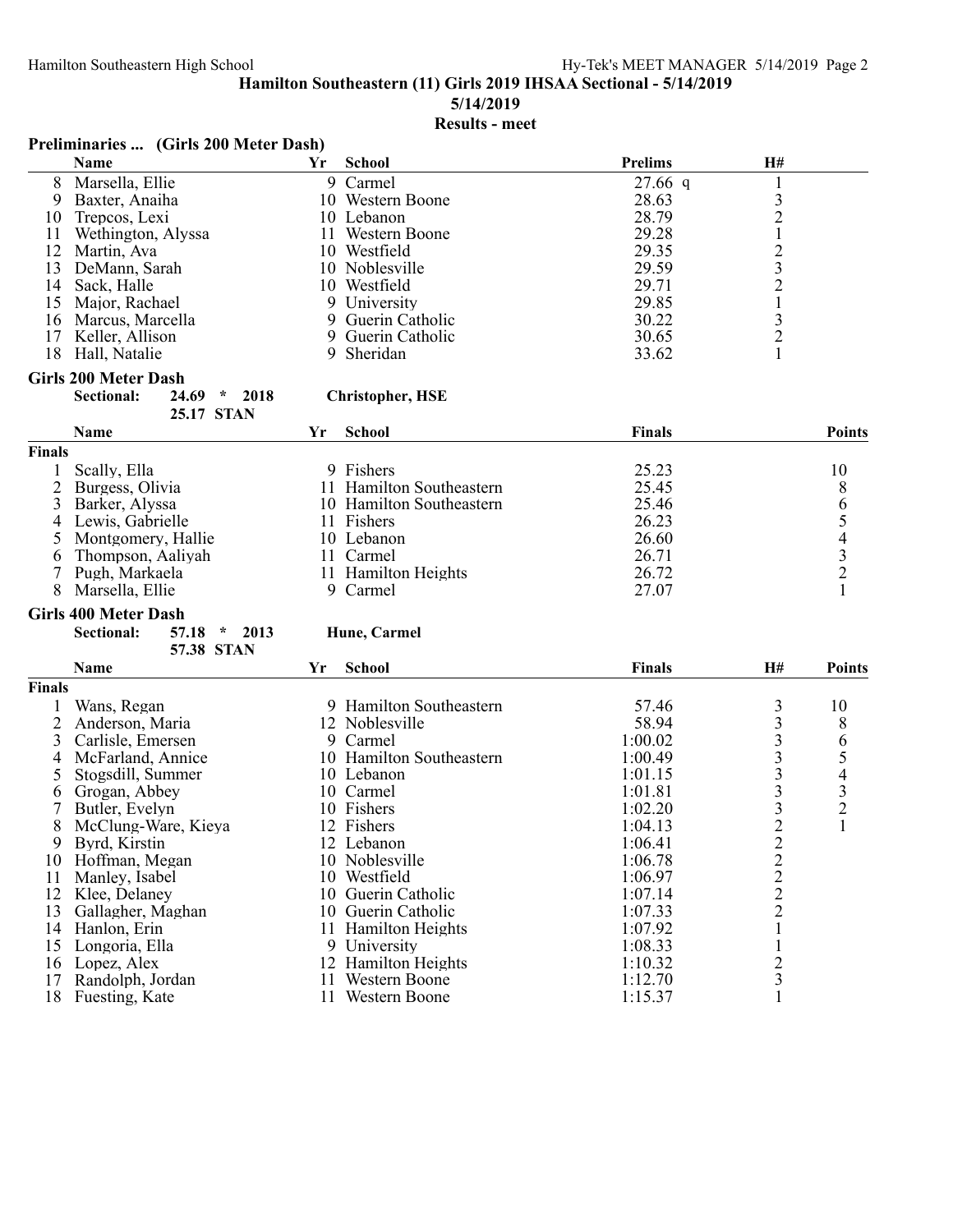**5/14/2019**

### **Results - meet**

#### **Girls 800 Meter Run Sectional: 2:14.82 \* 2004 Smith, Noblesville 2:16.24 STAN Name Yr School Finals H# Points Finals** 1 Mirro, Maddie 12 Hamilton Southeastern 2:17.74 2 10<br>
2 Mitchell, Maria 10 Hamilton Heights 2:18.82 2 8 2 Mitchell, Maria 10 Hamilton Heights 2:18.82 2 8<br>3 Schroeder, Ellie 12 Guerin Catholic 2:19.01 2 6 3 Schroeder, Ellie 12 Guerin Catholic 2:19.01 2 6<br>4 Schafer, Vera 9 Fishers 2:19.85 2 5 4 Schafer, Vera 9 Fishers 2 2:19.85 5 Franceling, Anna 11 Noblesville 2:20.01 2 4<br>
Sharples-Gordon, Isabella 10 Noblesville 2:20.69 2 3 6 Sharples-Gordon, Isabella 10 Noblesville 2:20.69 2 3<br>
11 Hamilton Southeastern 2:20.84 2 2 7 Pedersen, Ellie 11 Hamilton Southeastern 2:20.84 2 2<br>8 Christie Annie 10 Carmel 2:23.65 2 1 8 Christie, Annie 10 Carmel 2:23.65 2<br>
9 Hand. Emily 11 Carmel 2:27.40 2 9 Hand, Emily 11 Carmel 2:27.40 2<br>
0 Urban, Brvnn 10 Fishers 2:28.82 2 10 Urban, Brynn 10 Fishers 10 Fishers 2:28.82 2<br>11 Delahuntv. ChristvAnn 12 Westfield 2:30.01 2 11 Delahunty, ChristyAnn 12 Westfield 2:30.01 2<br>12 Woods. Sophia 10 Guerin Catholic 2:32.50 2 12 Woods, Sophia 10 Guerin Catholic 2.32.50 2<br>13 Guthrie, Morgan 10 Hamilton Heights 2.34.73 1 13 Guthrie, Morgan 10 Hamilton Heights 2:34.73 1<br>14 Covle. Abbi 9 Lebanon 19 (2:35.52 1 14 Coyle, Abbi 9 Lebanon 1 2:35.52<br>15 Barnett, Margaret 10 Westfield 2:38.11 15 Barnett, Margaret 10 Westfield 2:38.11 1<br>16 Blocksom. Audrey 1 9 University 2:48.27 1 16 Blocksom, Audrey 19 University 12:48.27<br>17 Mahin, Jenna 11 Western Boone 2:48.60 17 Mahin, Jenna 11 Western Boone 2:48.60 1 18 Swearingen, Jada 11 University 11 University 2:49.33 1<br>19 Duke, Sierra 11 11 11 Sheridan 2:59.38 1 19 Duke, Sierra 11 Sheridan 11 Sheridan 2:59.38 1<br>
20 Truby, Bekah 1 9 Western Boone 3:21.97 1 20 Truby, Bekah **Girls 1600 Meter Run Sectional: 4:58.38 \* 2018 Bates, Carmel 5:02.82 STAN Name Yr School Finals Points Finals** 1 Bates, Phoebe 11 Carmel 5:00.35 STAN 10 2 Mitchell, Maria 10 Hamilton Heights 5:03.90 8<br>3 Hill, Halle 10 Hamilton Southeastern 5:04.45 6 10 Hamilton Southeastern 5:04.45 6<br>12 Guerin Catholic 5:09.47 5 4 Schroeder, Ellie 12 Guerin Catholic 5:09.47 5<br>5 Barrett, Elizabeth 9 Fishers 5:16.12 4 5 Barrett, Elizabeth 9 Fishers 5:16.12 4<br>5 Adams, Murphy 9 Lebanon 5:20.09 3 6 Adams, Murphy 9 Lebanon 5:20.09 3<br>
7 Carter, Abigail 11 Fishers 5:20.11 2 7 Carter, Abigail 11 Fishers 5:20.11 2<br>
8 Coates, Sarah 11 Westfield 5:24.96 1 8 Coates, Sarah 10 Westfield 5:24.96<br>
9 Ratliff, Brooke 10 Hamilton Southeastern 5:29.10 10 Hamilton Southeastern 10 King, Madison 11 Noblesville 5:30.10<br>11 McAndrews, Lily 11 Carmel 5:40.11 11 McAndrews, Lily 11 Carmel 5:40.11<br>12 Stahl, Sophie 10 Noblesville 5:40.29 12 Stahl, Sophie 10 Noblesville 13 Baldwin, Ashley 10 Westfield 5:41.15 14 Eskenazi, Ella 11 University 5:54.33<br>15 Bohbrink. Raegan 10 Guerin Catholic 5:58.94 15 Bohbrink, Raegan 16 Swearingen, Jada 11 University 5:59.41<br>17 Haag, Sydney 9 Western Boone 6:01.83 17 Haag, Sydney 19 Western Boone 6:01.83<br>18 Reid, Naomi 18 Power 19 Western Boone 6:18.13 9 Western Boone

--- Fischer, Jessica 10 Lebanon DNF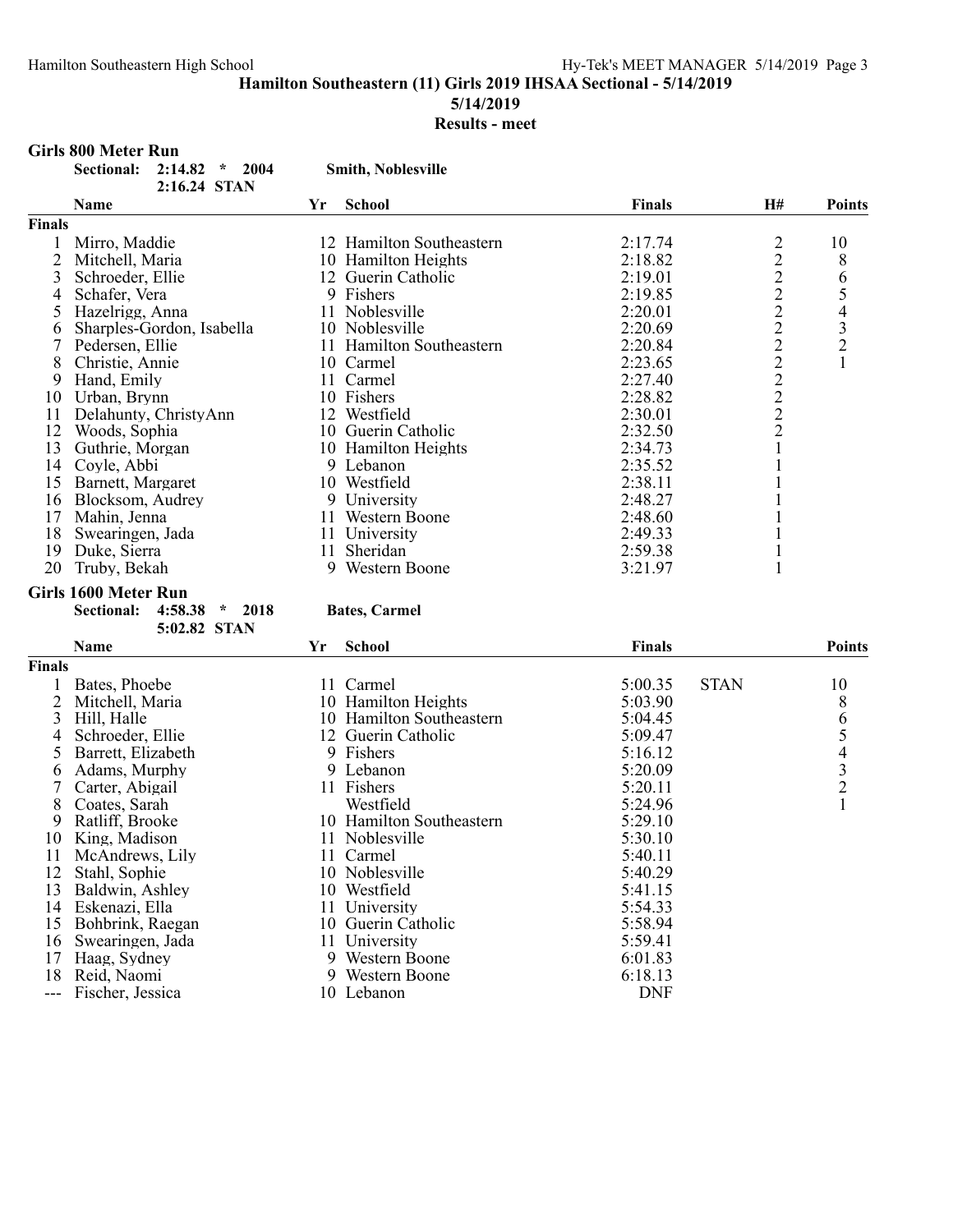**5/14/2019**

# **Results - meet**

|        | <b>Girls 3200 Meter Run</b>                 |                   |    |                          |                         |                         |               |
|--------|---------------------------------------------|-------------------|----|--------------------------|-------------------------|-------------------------|---------------|
|        | Sectional: 10:35.38 * 2016<br>10:51.59 STAN |                   |    | Geisler, Carmel          |                         |                         |               |
|        | Name                                        |                   | Yr | School                   | <b>Finals</b>           |                         | <b>Points</b> |
| Finals |                                             |                   |    |                          |                         |                         |               |
|        | 1 Black, Lulu                               |                   |    | 12 Hamilton Southeastern | 10:49.12<br><b>STAN</b> |                         | 10            |
| 2      | Bates, Phoebe                               |                   |    | 11 Carmel                | 11:08.03                |                         | 8             |
| 3      | Kraft, Teresa                               |                   |    | 12 Fishers               | 11:22.11                |                         |               |
| 4      | Johnson, Ellie                              |                   |    | 10 Hamilton Southeastern | 11:23.69                |                         |               |
| 5      | Strueder, Johanna                           |                   |    | 11 Fishers               | 11:23.99                |                         |               |
| 6      | Waldal, Brooke                              |                   |    | 10 Carmel                | 11:27.93                |                         | 65432         |
| 7      | Knoper, Audrey                              |                   |    | 9 Western Boone          | 11:35.37                |                         |               |
| 8      | Swart, Aubrey                               |                   |    | 12 Noblesville           | 11:43.96                |                         | $\mathbf{1}$  |
| 9      | Adams, Murphy                               |                   |    | 9 Lebanon                | 11:45.39                |                         |               |
| 10     | Porter, Sophie                              |                   |    | 10 Westfield             | 11:56.04                |                         |               |
| 11     | Museck, Isabelle                            |                   |    | 12 Guerin Catholic       | 11:59.83                |                         |               |
|        | 12 Perez, Bea                               |                   |    | 10 Guerin Catholic       | 12:53.55                |                         |               |
| 13     | Dotlich, Madison                            |                   |    | 10 Hamilton Heights      | 13:22.41                |                         |               |
|        | 14 Hasty, Katie                             |                   |    | 12 Lebanon               | 13:28.90                |                         |               |
|        | 15 Eskenazi, Ella                           |                   |    | 11 University            | 13:32.99                |                         |               |
|        | 16 Kumler, Charlotte                        |                   |    | 10 University            | 13:36.31                |                         |               |
|        | <b>Girls 100 Meter Hurdles</b>              |                   |    |                          |                         |                         |               |
|        | <b>Sectional:</b><br>14.64                  | $*$ 2018          |    | <b>M Mackenzie</b> , HSE |                         |                         |               |
|        |                                             | <b>15.00 STAN</b> |    |                          |                         |                         |               |
|        | Name                                        |                   | Yr | <b>School</b>            | <b>Prelims</b>          | H#                      |               |
|        | <b>Preliminaries</b>                        |                   |    |                          |                         |                         |               |
|        | Boehm, Haley                                |                   |    | 10 Westfield             | 16.11 Q                 | $\mathbf{1}$            |               |
| 2      | Wormuth, Lindsey                            |                   |    | 11 Noblesville           | 17.01 Q                 |                         |               |
| 3      | Elkin, Olivia                               |                   |    | 11 Carmel                | 17.02 Q                 | $\frac{2}{3}$           |               |
| 4      | Schultze, Alaina                            |                   |    | 9 Hamilton Heights       | 17.11 Q                 | 3                       |               |
| 4      | Lewis, Gabrielle                            |                   |    | 11 Fishers               | 17.11 Q                 | $\mathbf{1}$            |               |
| 6      | Tester, Madi                                |                   |    | 11 Carmel                | 17.23 Q                 | $\overline{c}$          |               |
| 7      | Schneider, Marissa                          |                   |    | 12 Noblesville           | $17.84$ q               | $\overline{\mathbf{3}}$ |               |
| 8      | Meredith, Veronica                          |                   |    | 12 Hamilton Heights      | $17.85$ q               | $\,1$                   |               |
| 9      | Sheikh, Willo                               |                   |    | 10 Hamilton Southeastern | 18.14                   | $\overline{c}$          |               |
| 10     | Chang, Alyssa                               |                   |    | 10 Guerin Catholic       | 18.53                   |                         |               |
| 11     | Wilson, Ashton                              |                   |    | 12 Sheridan              | 18.64                   |                         |               |
| 12     | Parker, Kailyn                              |                   |    | 12 Lebanon               | 18.72                   | $\frac{2}{2}$           |               |
| 13     | McIntyre, Rose                              |                   |    | 11 Guerin Catholic       | 18.97                   |                         |               |
|        | 14 Turner, Ana                              |                   |    | 10 University            | 22.85                   | $\,1\,$                 |               |
|        | 15 Napier, Zoe                              |                   |    | 9 University             | 22.86                   | $\overline{c}$          |               |
|        | --- Hege, Lauren                            |                   |    | 12 Fishers               | <b>DNF</b>              | $\overline{3}$          |               |
|        | <b>Girls 100 Meter Hurdles</b>              |                   |    |                          |                         |                         |               |
|        | <b>Sectional:</b>                           | 14.64 * 2018      |    | <b>M Mackenzie</b> , HSE |                         |                         |               |
|        |                                             | <b>15.00 STAN</b> |    |                          |                         |                         |               |
|        | Name                                        |                   | Yr | <b>School</b>            | <b>Finals</b>           |                         | <b>Points</b> |
| Finals |                                             |                   |    |                          |                         |                         |               |
|        | 1 Boehm, Haley                              |                   |    | 10 Westfield             | 15.47                   |                         | 10            |
|        | 2 Wormuth, Lindsey                          |                   |    | 11 Noblesville           | 16.62                   |                         | 8             |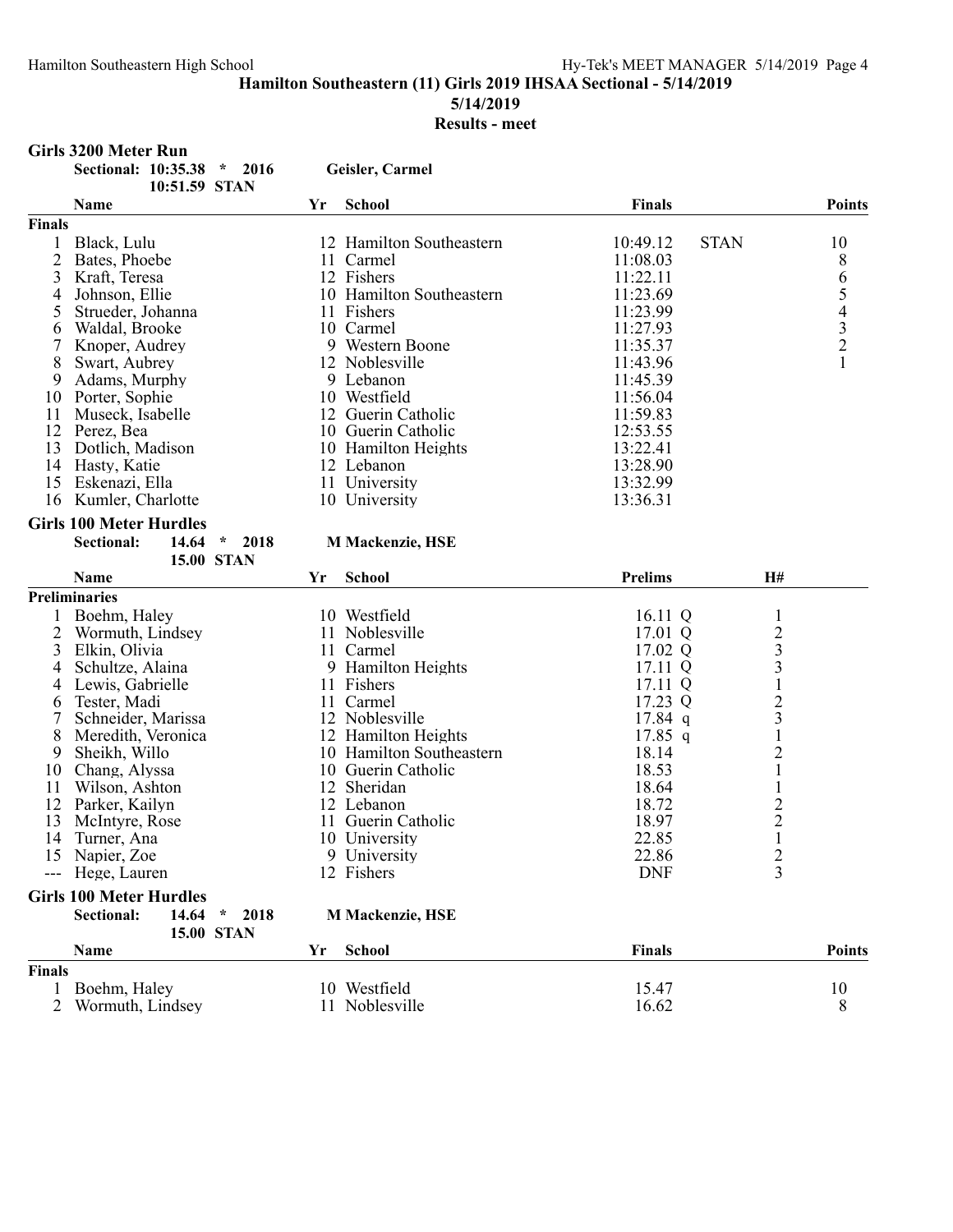**5/14/2019**

# **Results - meet**

| <b>Finals</b><br>(Girls 100 Meter Hurdles) |
|--------------------------------------------|
|--------------------------------------------|

|               | Name                                          | Yr  | <b>School</b>            | <b>Finals</b> |         | <b>Points</b>                              |
|---------------|-----------------------------------------------|-----|--------------------------|---------------|---------|--------------------------------------------|
| 3             | Elkin, Olivia                                 | 11  | Carmel                   | 16.81         |         | 6                                          |
| 4             | Schultze, Alaina                              |     | 9 Hamilton Heights       | 17.18         |         | 5                                          |
|               | Lewis, Gabrielle                              | 11  | Fishers                  | 17.20         |         |                                            |
| 6             | Tester, Madi                                  | 11. | Carmel                   | 17.36         |         | $\begin{array}{c} 4 \\ 3 \\ 2 \end{array}$ |
|               | Schneider, Marissa                            |     | 12 Noblesville           | 17.49         |         |                                            |
| 8             | Meredith, Veronica                            |     | 12 Hamilton Heights      | 18.44         |         |                                            |
|               | <b>Girls 300 Meter Hurdles</b>                |     |                          |               |         |                                            |
|               | 45.33<br>Sectional:<br>2017<br>$\pmb{\kappa}$ |     | <b>M Mackenzie, HSE</b>  |               |         |                                            |
|               | <b>45.32 STAN</b>                             |     |                          |               |         |                                            |
|               | Name                                          | Yr  | <b>School</b>            | <b>Finals</b> | H#      | <b>Points</b>                              |
| <b>Finals</b> |                                               |     |                          |               |         |                                            |
|               | Sydnor, Tierra                                |     | 12 Hamilton Southeastern | 45.51         |         | 10                                         |
|               | Folta, Kathryn                                |     | 12 Fishers               | 47.37         | 2222222 | $8\,$                                      |
| 3             | Kelley, Arianna                               |     | 11 Fishers               | 47.90         |         |                                            |
| 4             | Boehm, Haley                                  |     | 10 Westfield             | 48.76         |         | 654321                                     |
|               | Elkin, Olivia                                 | 11  | Carmel                   | 49.37         |         |                                            |
| 6             | Baker, Brooke                                 |     | 9 Hamilton Southeastern  | 49.88         |         |                                            |
|               | Sandys, Lauren                                |     | 10 Noblesville           | 49.92         |         |                                            |
| 8             | Vandermark, Reagan                            | 10  | Carmel                   | 51.29         |         |                                            |
| 9             | Hammes, Jadeyn                                |     | 10 Westfield             | 52.61         |         |                                            |
| 10            | Meredith, Veronica                            |     | 12 Hamilton Heights      | 54.15         |         |                                            |
| 11            | Huse, Emma                                    |     | 11 Lebanon               | 56.59         |         |                                            |
| 12            | Wormuth, Lindsey                              |     | 11 Noblesville           | 57.70         |         |                                            |
| 13            | Parker, Kailyn                                |     | 12 Lebanon               | 1:01.87       |         |                                            |
| 14            | Napier, Zoe                                   |     | 9 University             | 1:04.10       |         |                                            |

#### **Girls 4x100 Meter Relay**

**Sectional: 47.46 \* 2018 HSE, HSE**

| 48.77 | - STAN |
|-------|--------|
|-------|--------|

### **Burgess, Sydnor, Barker, Christopher**

|        | <b>Team</b>             | Relay                    |                         | <b>Finals</b> | H#                        | <b>Points</b> |
|--------|-------------------------|--------------------------|-------------------------|---------------|---------------------------|---------------|
| Finals |                         |                          |                         |               |                           |               |
|        | Fishers                 |                          |                         | 48.43         | <b>STAN</b><br>2          | 10            |
|        | 1) Scally, Ella 9       | 2) Donaldson, Myah 10    | 3) Lewis, Gabrielle 11  |               | 4) May, Grace 12          |               |
|        | 5) Perryman, Tamia 11   | 6) Baumgartner, Kate 9   | 7) Lacy, Morgan 10      |               | 8) McClung-Ware, Kieya 12 |               |
| 2      | Hamilton Southeastern   |                          |                         | 48.62         | <b>STAN</b><br>2          | 8             |
|        | 1) Burgess, Olivia 11   | 2) Hammons, Mya 12       | 3) Sydnor, Tierra 12    |               | 4) Barker, Alyssa 10      |               |
|        | 5) Leflore, Anaya 10    | 6) Johnston, Kendall 10  | 7) Miles, Emonie 10     |               | 8) Banning, Jenna 10      |               |
| 3      | Carmel                  |                          |                         | 50.07         | 2                         | 6             |
|        | 1) Thompson, Aaliyah 11 | 2) Pennington, Riley 10  | 3) Gill, Kiara 11       |               | 4) McKay, Flora 10        |               |
|        | 5) Marsella, Ellie 9    | 6) Agada, Uredoojo 10    | 7) Marsella, Dani 12    |               | 8) Bailey, Lauren 9       |               |
| 4      | Lebanon                 |                          |                         | 50.19         | 2                         | 5             |
|        | 1) Nino, Sara 11        | 2) Montgomery, Hallie 10 | 3) Stogsdill, Summer 10 |               | 4) Funk, Kara 12          |               |
|        | 5) Trepcos, Lexi 10     | 6) Scott, Maggie 9       | 7) Strahm, Ivy 10       |               |                           |               |
| 5.     | <b>Hamilton Heights</b> |                          |                         | 51.35         |                           | 4             |
|        | 1) Pugh, Markaela 11    | 2) Henson, Samera 9      | 3) Peterson, Jenna 10   |               | 4) Lopez, Victoria 9      |               |
|        | 5) Logan, Jayla 9       | 6) Hanlon, Erin 11       | 7) Schultze, Alaina 9   |               |                           |               |
| 6      | Noblesville             |                          |                         | 52.50         | 2                         | 3             |
|        | 1) Wormuth, Lindsey 11  | 2) Boles, Delaney 10     | 3) Siefert, Kiana 9     |               | 4) Rice, Arianna 10       |               |
|        | 5) Delong, Ashleigh 12  | 6) DeMann, Sarah 10      | 7) Tyler, Shelby 12     |               | 8) Brisco, Grace 12       |               |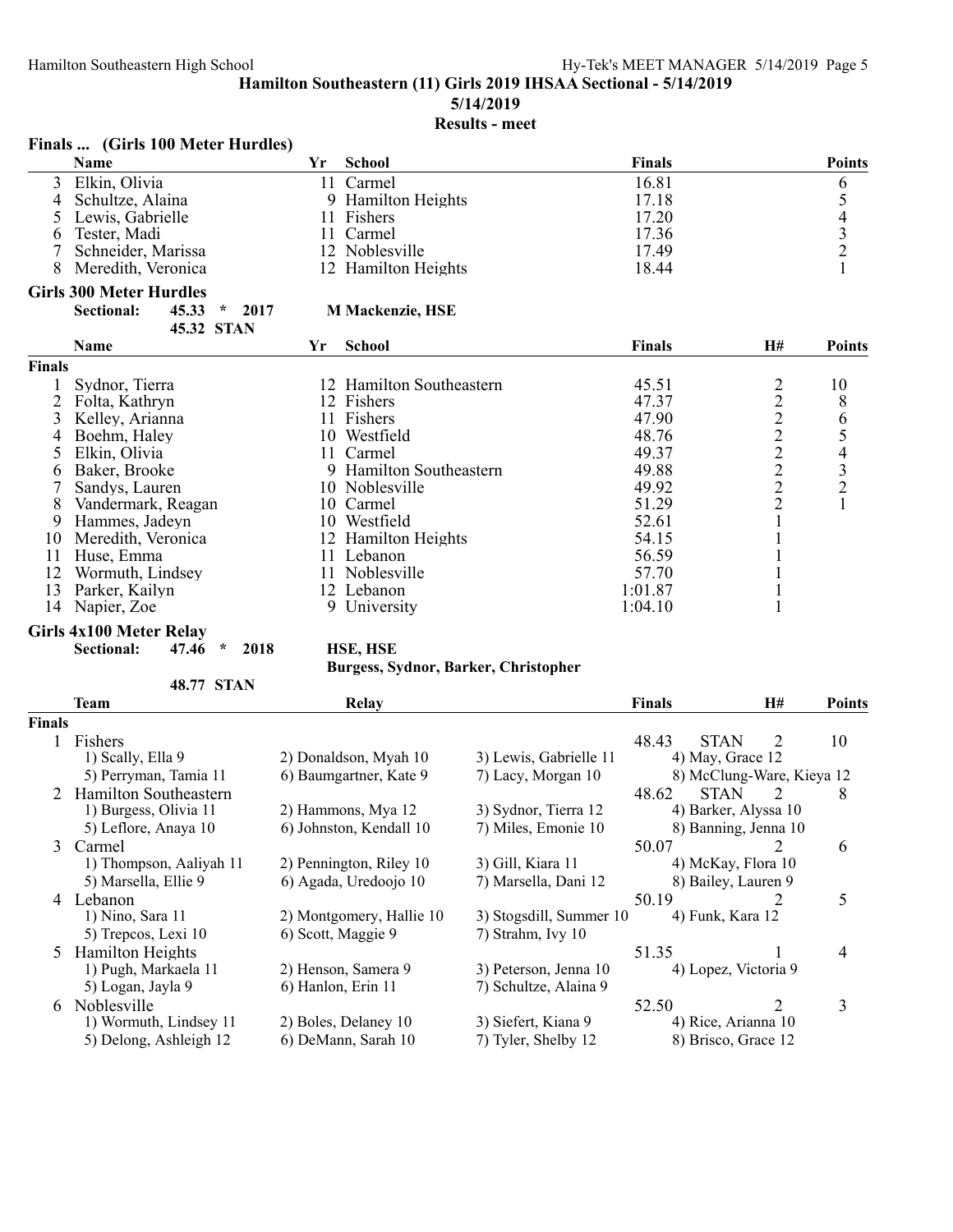## **5/14/2019**

**Results - meet**

|               | Finals  (Girls 4x100 Meter Relay)                                                 |                                                |                                                     |                          |                                                  |                |
|---------------|-----------------------------------------------------------------------------------|------------------------------------------------|-----------------------------------------------------|--------------------------|--------------------------------------------------|----------------|
|               | <b>Team</b>                                                                       | Relay                                          |                                                     | <b>Finals</b>            | <b>H#</b>                                        | Points         |
| 7             | Guerin Catholic<br>1) Jacoby, Anna 10<br>5) Marcus, Marcella 9                    | 2) Hallett, Anna 11<br>6) Chang, Alyssa 10     | 3) Keller, Allison 9<br>7) Zlatniski, Emily 12      | 53.49<br>4) Bock, Emma 9 | 1                                                | $\overline{2}$ |
| 8             | Western Boone<br>1) Wethington, Alyssa 11                                         | 2) Baxter, Anaiha 10                           | 3) Holubik, Maddie 11                               | 57.87                    | 1<br>4) Pasolli, Ester 11                        | $\mathbf{1}$   |
|               | 5) Williams, Emma 9<br>Westfield                                                  |                                                |                                                     | <b>DNF</b>               | $\overline{2}$                                   |                |
|               | 1) Boehm, Haley 10<br>5) Hammes, Jadeyn 10                                        | 2) Ferreri, Madeline 10<br>6) Black, Sydney 10 | 3) Fife, Hannah 11<br>7) Martin, Ava 10             |                          | 4) Bullock, Allison 11<br>8) Zimmerman, Raychl 9 |                |
|               | <b>Girls 4x400 Meter Relay</b><br><b>Sectional:</b><br>3:55.71<br>$\star$<br>2004 | HSE, HSE                                       |                                                     |                          |                                                  |                |
|               |                                                                                   | Elson, O'Neal, Harrison, N Stein               |                                                     |                          |                                                  |                |
|               | 3:57.25 STAN                                                                      |                                                |                                                     |                          |                                                  |                |
|               | Team                                                                              | Relay                                          |                                                     | <b>Finals</b>            |                                                  | <b>Points</b>  |
| <b>Finals</b> |                                                                                   |                                                |                                                     |                          |                                                  |                |
|               | 1 Hamilton Southeastern                                                           |                                                |                                                     | 3:54.72 * STAN           |                                                  | 10             |
|               | 1) Burgess, Olivia 11                                                             | 2) Hammons, Mya 12                             | 3) Sydnor, Tierra 12                                | 4) Wans, Regan 9         |                                                  |                |
|               | 5) McFarland, Annice 10                                                           | 6) Etheredge, Madisyn 10                       | 7) Ewing, Kinsey 10                                 |                          | 8) Johnson, Lauren 11                            |                |
|               | 2 Carmel                                                                          |                                                |                                                     | 4:02.18                  |                                                  | 8              |
|               | 1) Grogan, Abbey 10                                                               | 2) Thompson, Aaliyah 11                        | 3) Kaufman, Abby 11                                 |                          | 4) Zeruesenay, Mahalet 10                        |                |
|               | 5) Hunter, Martha 11                                                              | 6) Thompson, Gillian 9                         | 7) Carlisle, Emersen 9                              |                          | 8) Bates, Phoebe 11                              |                |
| 3             | Noblesville<br>1) Anderson, Maria 12                                              | 2) Boles, Delaney 10                           | 3) Sharples-Gordon, Isabella 1(4) Dennis, Noelle 12 | 4:03.93                  |                                                  | 6              |
|               | 5) Siefert, Kiana 9                                                               | 6) Hoffman, Megan 10                           | 7) Hazelrigg, Anna 11                               |                          | 8) Tyler, Shelby 12                              |                |
|               | 4 Fishers                                                                         |                                                |                                                     | 4:06.90                  |                                                  | 5              |
|               | 1) Baumgartner, Kate 9                                                            | 2) Bodnar, Lilia 11                            | 3) Kelley, Arianna 11                               |                          | 4) Schroeder, Chloe 10                           |                |
|               | 5) McClung-Ware, Kieya 12                                                         | 6) Scally, Ella 9                              | 7) Folta, Kathryn 12                                |                          | 8) Butler, Evelyn 10                             |                |
| 5.            | Guerin Catholic                                                                   |                                                |                                                     | 4:09.61                  |                                                  | $\overline{4}$ |
|               | 1) Jacoby, Anna 10                                                                | 2) Klavon, Joelle 9                            | 3) Schroeder, Ellie 12                              |                          | 4) Klee, Delaney 10                              |                |
|               | 5) Vlasak, Grace 11                                                               | 6) Zlatniski, Emily 12                         | 7) Gallagher, Maghan 10                             |                          | 8) Woods, Sophia 10                              |                |
|               | 6 Hamilton Heights                                                                |                                                |                                                     | 4:10.30                  |                                                  | 3              |
|               | 1) Pugh, Markaela 11                                                              | 2) Christiansen, Abby 12                       | 3) Guthrie, Morgan 10                               |                          | 4) Smith, Kelsey 9                               |                |
|               | 5) Lopez, Alex 12                                                                 | 6) Mitchell, Maria 10                          | 7) Roth, Abby 12                                    |                          | 8) Lopez, Victoria 9                             |                |
|               | 7 Westfield                                                                       |                                                |                                                     | 4:16.06                  |                                                  | $\overline{2}$ |
|               | 1) Coates, Sarah                                                                  | 2) Brown, Sophia 10                            | 3) Clark, Julia 10                                  |                          | 4) Zimmerman, Raychl 9                           |                |
|               | 5) Hammes, Jadeyn 10                                                              | 6) Bullock, Allison 11                         | 7) Fife, Hannah 11                                  |                          | 8) Boehm, Haley 10                               |                |
|               | 8 Lebanon                                                                         |                                                |                                                     | 4:19.66                  |                                                  | 1              |
|               | 1) Huse, Emma 11                                                                  | 2) Byrd, Kirstin 12                            | 3) Nino, Sara 11                                    |                          | 4) Stogsdill, Summer 10                          |                |
|               | 5) Coyle, Abbi 9                                                                  | 6) Kincaid, Lizzie 11                          | 7) Adams, Murphy 9                                  |                          |                                                  |                |
|               | <b>Girls 4x800 Meter Relay</b>                                                    |                                                |                                                     |                          |                                                  |                |
|               | Sectional:<br>9:19.82<br>$\star$<br>2014                                          | Carmel, Carmel                                 |                                                     |                          |                                                  |                |

# **Dykstra, Harris, Harris, Kress**

| 9:24.46 STAN |  |
|--------------|--|
|--------------|--|

| Team                  | Relav                   |                       |                                                   | <b>Points</b> |  |
|-----------------------|-------------------------|-----------------------|---------------------------------------------------|---------------|--|
| <b>Finals</b>         |                         |                       |                                                   |               |  |
| Hamilton Southeastern |                         |                       | 9:20.20<br><b>STAN</b>                            | 10            |  |
| 1) Mirro, Maddie 12   | 2) McFarland, Annice 10 | 3) Pedersen, Ellie 11 | 4) Black, Lulu 12                                 |               |  |
| 5) Wans, Regan 9      | 6) Baker, Brooke 9      | 7) Mirro, Jehnea 9    | 8) Hill, Halle 10                                 |               |  |
| 2 Noblesville         |                         |                       | 9:27.14                                           |               |  |
| 1) Anderson, Maria 12 |                         |                       | 4) Hazelrigg, Anna 11                             |               |  |
| 5) Mya, McGavic 10    | 6) Swart, Aubrey 12     | 7) Stahl, Sophie 10   | 8) King, Madison 11                               |               |  |
|                       |                         |                       | 2) Sharples-Gordon, Isabella 1(3) Deal, Aubrie 12 | <b>Finals</b> |  |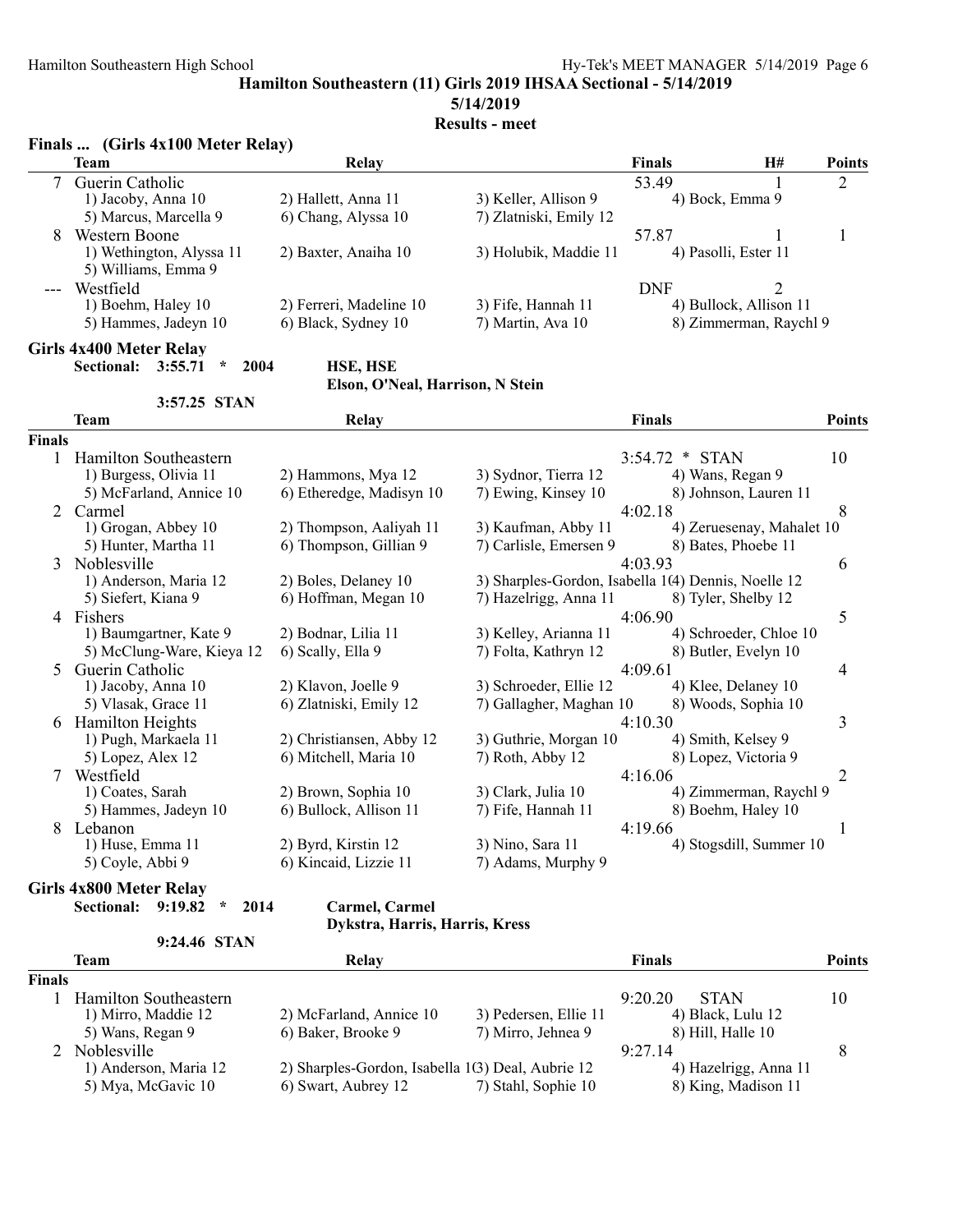# **5/14/2019**

# **Results - meet**

|    | Finals  (Girls 4x800 Meter Relay) |                        |                           |                             |               |
|----|-----------------------------------|------------------------|---------------------------|-----------------------------|---------------|
|    | Team                              | Relay                  | <b>Finals</b>             |                             | <b>Points</b> |
| 3  | Fishers                           |                        | 9:29.27                   |                             | 6             |
|    | 1) Carter, Abigail 11             | 2) Schafer, Vera 9     | 3) Gillespie, Emma 11     | 4) Barrett, Elizabeth 9     |               |
|    | 5) Urban, Brynn 10                | 6) Wai, Miya 12        | 7) Mybeck, Megan 9        | 8) Bodnar, Lilia 11         |               |
| 4  | Carmel                            |                        | 9:33.09                   |                             | 5             |
|    | 1) Hand, Emily 11                 | 2) Christie, Annie 10  | 3) Hunter, Martha 11      | 4) Haines, Sydney 11        |               |
|    | 5) McAndrews, Lily 11             | 6) Khurram, Izza 12    | 7) Zeruesenay, Mahalet 10 | 8) Bates, Phoebe 11         |               |
| 5. | Westfield                         |                        | 9:42.87                   |                             | 4             |
|    | 1) Fife, Hannah 11                | 2) Brown, Sophia 10    | 3) Clark, Julia 10        | 4) Delahunty, ChristyAnn 12 |               |
|    | 5) Baldwin, Ashley 10             | 6) Porter, Sophie 10   | 7) Barnett, Margaret 10   | 8) Coates, Sarah            |               |
| 6. | Guerin Catholic                   |                        | 10:09.53                  |                             | 3             |
|    | 1) Museck, Isabelle 12            | 2) Vlasak, Grace 11    | 3) Woods, Sophia 10       | 4) Wozniak, Allison 9       |               |
|    | 5) Ferry, Kyra 11                 | 6) Bohbrink, Raegan 10 | 7) Schroeder, Ellie 12    | 8) Klee, Delaney 10         |               |
|    | <b>Hamilton Heights</b>           |                        | 10:14.53                  |                             | 2             |
|    | 1) Christiansen, Abby 12          | 2) Guthrie, Morgan 10  | 3) Henderson, Chloe 11    | $(4)$ Roth, Abby 12         |               |
|    | 5) Hilarides, Molly 12            | 6) Lopez, Alex 12      | 7) Mitchell, Maria 10     | 8) Dotlich, Madison 10      |               |
| 8  | Lebanon                           |                        | 11:36.79                  |                             |               |
|    | 1) Miller, Rylee 12               | 2) Gascho, Lauren 10   | 3) Kincaid, Lizzie 11     | 4) Hasty, Katie 12          |               |
|    | 5) Stogsdill, Summer 10           | 6) Adams, Murphy 9     | 7) Coyle, Abbi 9          | 8) Fischer, Jessica 10      |               |
|    |                                   |                        |                           |                             |               |

#### **Girls High Jump**

| Sectional: | 6-00         | 2018 | <b>Tyler, Noblesville</b> |
|------------|--------------|------|---------------------------|
|            | 5-04.50 STAN |      |                           |

|               | Name                                       | Yr | <b>School</b>            | <b>Finals</b> |             | <b>Points</b>  |
|---------------|--------------------------------------------|----|--------------------------|---------------|-------------|----------------|
| <b>Finals</b> |                                            |    |                          |               |             |                |
|               | Tyler, Shelby                              |    | 12 Noblesville           | 5-11.00       | <b>STAN</b> | 10             |
|               | Lamb, Christina                            |    | 9 Lebanon                | 5-02.00       |             | 8              |
| 3             | Smith, Kelsey                              |    | 9 Hamilton Heights       | 5-01.00       |             | 6              |
| 4             | Etheredge, Madisyn                         |    | 10 Hamilton Southeastern | $4 - 10.00$   |             | 4.50           |
| 4             | Barker, Heather                            |    | 12 Sheridan              | $4 - 10.00$   |             | 4.50           |
| 6             | Wilhelm, Lillian                           |    | 11 Noblesville           | J4-10.00      |             | 3              |
|               | Huse, Emma                                 |    | Lebanon                  | 4-08.00       |             | $\overline{2}$ |
|               | Wethington, Alyssa                         |    | Western Boone            | NH            |             |                |
|               | Kern, Camille                              |    | 12 Westfield             | NH            |             |                |
|               | Napier, Zoe                                | 9. | University               | NH            |             |                |
|               | Monson, Emily                              |    | 12 Fishers               | NH            |             |                |
| $---$         | Reddan, Sarah                              |    | 10 Fishers               | NH            |             |                |
|               | Agada, Uredoojo                            |    | 10 Carmel                | NΗ            |             |                |
| $---$         | Welch, Halle                               |    | 11 Carmel                | NH            |             |                |
|               | Freudenthal, Elizabeth                     |    | 10 Guerin Catholic       | NH            |             |                |
| $---$         | Jean-Baptiste, Emily                       |    | 10 Hamilton Southeastern | NH            |             |                |
| $---$         | Marcus, Marcella                           |    | 9 Guerin Catholic        | NH            |             |                |
|               | <b>Girls Pole Vault</b>                    |    |                          |               |             |                |
|               | Sectional:<br>$12 - 10$<br>2018<br>$\star$ |    | Drish, HSE               |               |             |                |

| 11-02.00 STAN |                  |                          |               |             |               |  |
|---------------|------------------|--------------------------|---------------|-------------|---------------|--|
|               | Name             | School                   | <b>Finals</b> |             | <b>Points</b> |  |
| <b>Finals</b> |                  |                          |               |             |               |  |
|               | Huckstep, Grace  | Western Boone            | $11 - 10.00$  | <b>STAN</b> | 10            |  |
|               | 2 Tyler, Shelby  | 12 Noblesville           | $11-06.00$    | <b>STAN</b> | 8             |  |
|               | 3 Casey, Alison  | 10 Fishers               | $11 - 02.00$  | <b>STAN</b> | 5.50          |  |
|               | 3 Drish, Kennedy | 12 Hamilton Southeastern | $11 - 02.00$  | <b>STAN</b> | 5.50          |  |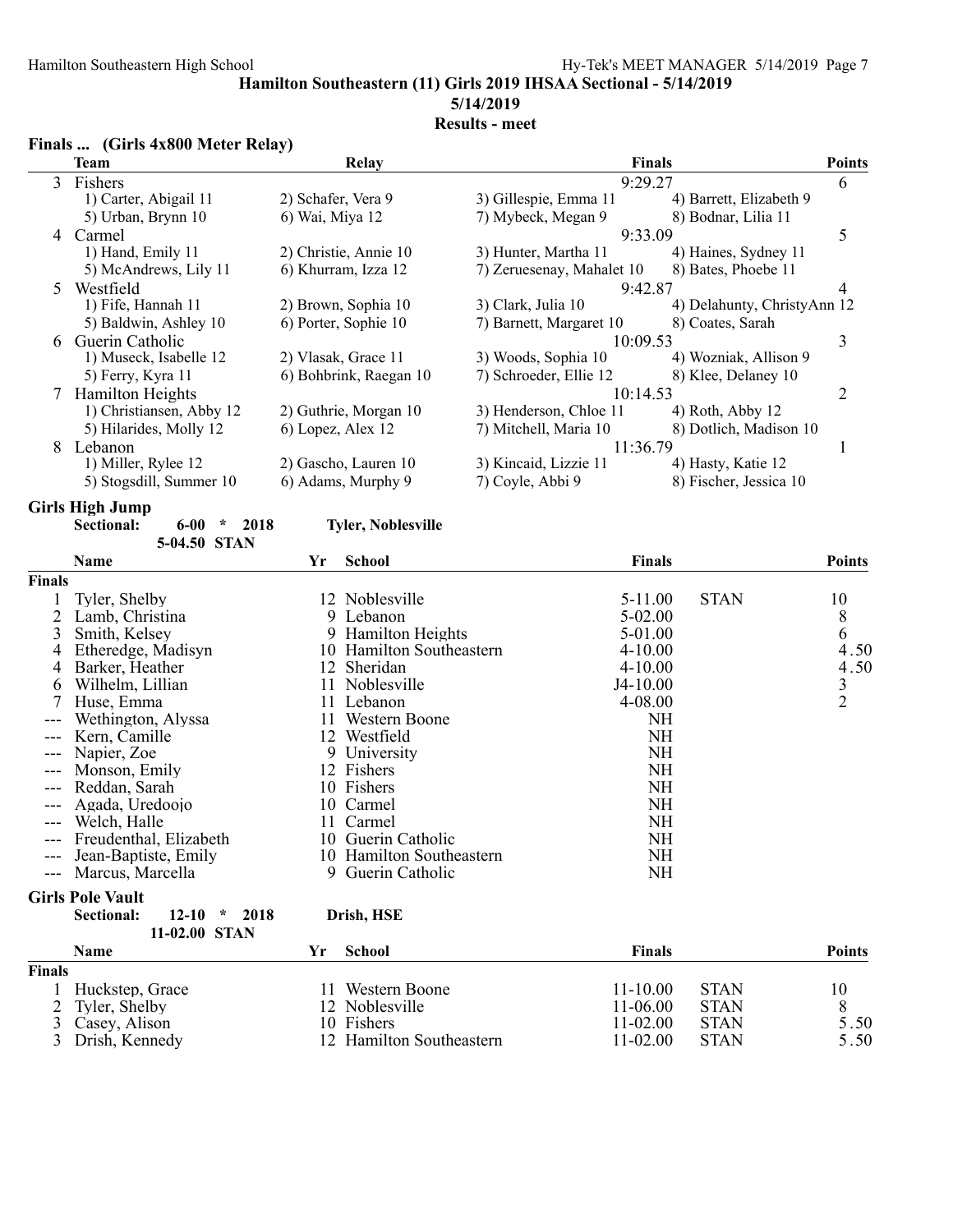**5/14/2019**

# **Results - meet**

|               | Finals  (Girls Pole Vault)                   |     |                          |                             |                  |               |
|---------------|----------------------------------------------|-----|--------------------------|-----------------------------|------------------|---------------|
|               | Name                                         | Yr  | School                   | <b>Finals</b>               |                  | <b>Points</b> |
| 5             | Wilhelm, Ella                                |     | 9 Hamilton Southeastern  | J11-02.00<br><b>STAN</b>    |                  | 4             |
| 6             | Springirth, Jenna                            |     | 10 Carmel                | $10-10.00$                  |                  |               |
|               | Knieper, Erika                               |     | 12 Noblesville           | 10-06.00                    |                  | $\frac{3}{2}$ |
| 8             | McKay, Flora                                 |     | 10 Carmel                | 9-06.00                     |                  | $\mathbf{1}$  |
| 9             | Gubera, Regan                                |     | 11 Western Boone         | $9 - 00.00$                 |                  |               |
| 10            | Bryant, Lauren                               |     | 11 Fishers               | 8-06.00                     |                  |               |
| 11            | Chang, Alyssa                                |     | 10 Guerin Catholic       | 8-00.00                     |                  |               |
| 11            | Ulsas, Lauren                                |     | 12 Westfield             | 8-00.00                     |                  |               |
| ---           | Schopmeyer, Emily                            |     | 12 Westfield             | <b>NH</b>                   |                  |               |
| $---$         | Spencer, Briana                              |     | 9 Hamilton Heights       | <b>NH</b>                   |                  |               |
|               |                                              |     |                          |                             |                  |               |
|               | <b>Girls Long Jump</b>                       |     |                          |                             |                  |               |
|               | Sectional: 18-07.75<br>2018<br>$\mathcal{R}$ |     | Sydnor, HSE              |                             |                  |               |
|               | 17-08.25 STAN                                |     |                          | Finals                      |                  |               |
|               | Name                                         | Yr  | <b>School</b>            |                             |                  | <b>Points</b> |
| Finals        |                                              |     |                          |                             |                  |               |
| 1             | Sydnor, Tierra                               |     | 12 Hamilton Southeastern | $18-08.50$ *<br><b>STAN</b> | 1                | 10            |
| 2             | Scally, Ella                                 |     | 9 Fishers                | 18-04.75<br><b>STAN</b>     | $\mathbf{1}$     | 8             |
| 3             | Mirro, Jehnea                                |     | 9 Hamilton Southeastern  | 16-09.25                    | $\mathbf{1}$     |               |
| 4             | Siefert, Kiana                               |     | 9 Noblesville            | 16-08.00                    | 1                |               |
| 5             | Folta, Kathryn                               |     | 12 Fishers               | 16-07.50                    |                  |               |
| 6             | Black, Sydney                                |     | 10 Westfield             | 16-04.50                    |                  |               |
|               | Ferreri, Madeline                            |     | 10 Westfield             | 15-10.00                    | 1                | 654321        |
| 8             | Gill, Kiara                                  |     | 11 Carmel                | 15-09.50                    | $\mathbf{1}$     |               |
| 9             | Bailey, Lauren                               |     | 9 Carmel                 | 15-09.25                    | $\mathbf{1}$     |               |
| 10            | Anderson, Ryann                              |     | 12 Noblesville           | 15-05.50                    | $\overline{c}$   |               |
| 11            | Hallett, Anna                                | 11. | Guerin Catholic          | 15-02.00                    |                  |               |
| 12            | Nino, Sara                                   |     | 11 Lebanon               | 15-01.00                    | $\mathbf 1$      |               |
| 13            | Strahm, Ivy                                  |     | 10 Lebanon               | 14-02.50                    |                  |               |
| 14            | Pasolli, Ester                               |     | 11 Western Boone         | 14-01.50                    |                  |               |
| 15            | Hanlon, Erin                                 |     | 11 Hamilton Heights      | 13-11.75                    |                  |               |
| 16            | Bock, Emma                                   |     | 9 Guerin Catholic        | 13-07.50                    |                  |               |
| 16            | Baxter, Anaiha                               |     | 10 Western Boone         | 13-07.50                    | $22222$<br>$222$ |               |
| 18            | Hoggs, Kharee                                |     | 10 University            | 11-04.00                    |                  |               |
|               | <b>Girls Shot Put</b>                        |     |                          |                             |                  |               |
|               | <b>Sectional: 43-07.50</b><br>$*$ 1993       |     | <b>Tindall, HSE</b>      |                             |                  |               |
|               | 40-08.50 STAN                                |     |                          |                             |                  |               |
|               | Name                                         | Yr  | School                   | <b>Finals</b>               |                  | <b>Points</b> |
| <b>Finals</b> |                                              |     |                          |                             |                  |               |
| 1             | Pentecost, Zoe                               |     | 12 Westfield             | 39-04.00                    | $\overline{c}$   | 10            |
| 2             | Merritt, Becca                               |     | 11 Sheridan              | 37-07.50                    |                  |               |
| 3             | Terrill, Ashlyn                              |     | 10 Lebanon               | 37-03.50                    |                  |               |
| 4             | Kiser, Anna                                  |     | 11 Noblesville           | 36-01.50                    | $2222$<br>$222$  | 865432        |
| 5             | Palmer, Devyn                                |     | 12 Noblesville           | 35-05.25                    |                  |               |
| 6             | Mason, Taylor                                |     | 11 Hamilton Heights      | 34-04.00                    |                  |               |
|               | Hannon, Abby                                 |     | 9 University             | 33-01.25                    | $\,1\,$          |               |
| 8             | Willman, Olivia                              |     | 12 Fishers               | 32-11.50                    |                  | $\mathbf{1}$  |
| 9             | West, Caroline                               |     | 10 Carmel                | 32-09.25                    | $\frac{2}{2}$    |               |
| 10            | Barr, Lyla                                   |     | 10 Lebanon               | 32-07.25                    |                  |               |
|               |                                              |     |                          |                             |                  |               |